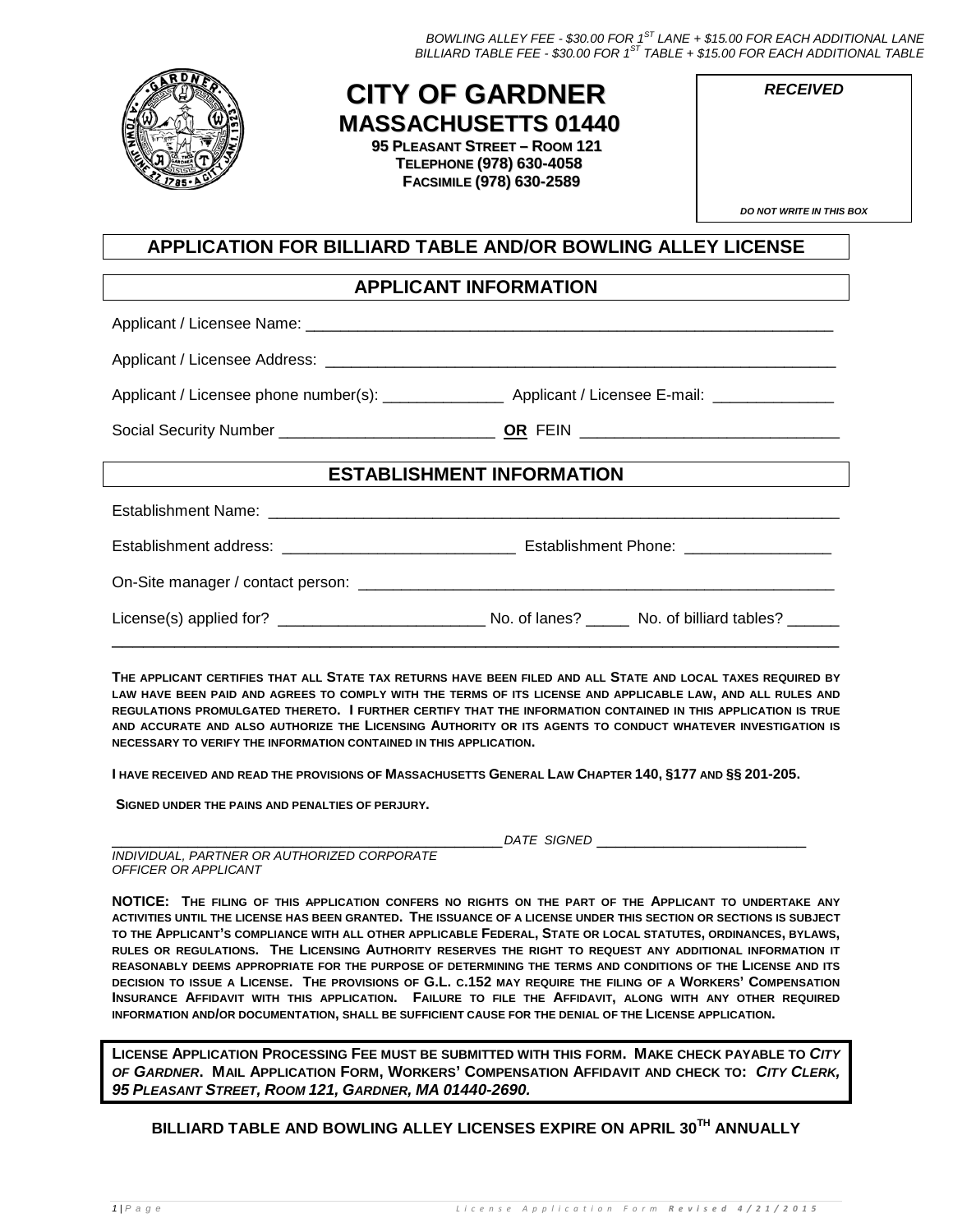## **STATE TAX CERTIFICATION AFFIDAVIT**

| Individual Social Security #      | <b>State Identification Number</b>                                                                                                                                                                                                                                                            | <b>Federal Identification Number</b> |
|-----------------------------------|-----------------------------------------------------------------------------------------------------------------------------------------------------------------------------------------------------------------------------------------------------------------------------------------------|--------------------------------------|
|                                   |                                                                                                                                                                                                                                                                                               |                                      |
|                                   |                                                                                                                                                                                                                                                                                               |                                      |
|                                   |                                                                                                                                                                                                                                                                                               |                                      |
|                                   |                                                                                                                                                                                                                                                                                               |                                      |
|                                   |                                                                                                                                                                                                                                                                                               |                                      |
| State whether the applicant is a: |                                                                                                                                                                                                                                                                                               |                                      |
| Corporation                       |                                                                                                                                                                                                                                                                                               |                                      |
|                                   |                                                                                                                                                                                                                                                                                               |                                      |
|                                   |                                                                                                                                                                                                                                                                                               |                                      |
|                                   |                                                                                                                                                                                                                                                                                               |                                      |
|                                   |                                                                                                                                                                                                                                                                                               |                                      |
|                                   |                                                                                                                                                                                                                                                                                               |                                      |
|                                   | You must complete the following certifications and have the signature(s) notarized on the lines below. Any<br>certification that does not apply to you, write N/A in the blanks provided. Each section must be signed by an<br>authorized agent of the entity and the FORM MUST BE NOTARIZED. |                                      |
|                                   | FEDERAL TAX CERTIFICATION AFFIDAVIT                                                                                                                                                                                                                                                           |                                      |
| I.                                | certify under the pains and penalties of perfury that                                                                                                                                                                                                                                         | to my best knowledge and             |

I, \_\_\_\_\_\_\_\_\_\_\_\_\_\_\_\_ certify under the pains and penalties of perjury that \_\_\_\_\_\_\_\_\_\_\_, to my best knowledge and (authorized agent) (applicant)

belief, has/have complied with all **United States Federal taxes** required by law.

\_\_\_\_\_\_\_\_\_\_\_\_\_\_\_\_\_\_\_\_\_\_\_\_\_\_\_\_\_\_ \_\_\_\_\_\_\_\_\_\_\_\_\_\_\_\_\_\_\_\_\_\_\_\_\_\_\_\_\_\_\_\_ Date: \_\_\_\_\_\_\_\_\_\_\_\_\_\_\_\_\_\_\_\_\_\_ **Applicant Authorized Person's Signature** (TO BE SIGNED IN THE PRESENCE OF NOTARY PUBLIC)

## COMMONWEALTH OF MASSACHUSETTS WORCESTER COUNTY

## On this \_\_\_\_\_ day of \_\_\_\_\_\_\_\_\_\_\_\_, 20\_\_, before me, the undersigned notary public, personally appeared \_\_\_\_\_\_\_\_\_\_\_\_\_\_\_\_\_\_\_\_\_\_\_\_\_\_\_\_\_\_\_\_\_\_\_\_\_\_\_\_\_\_\_\_\_\_\_\_, proved to me through satisfactory evidence of identification, which was \_\_\_\_\_\_\_\_\_\_\_\_\_\_\_\_\_\_\_\_\_\_\_\_\_\_\_\_\_\_\_\_\_\_, to be the person(s) whose name is signed on the preceding and acknowledged to me that he/she signed it voluntarily for its stated purpose.

Signature of Notary Public

\_\_\_\_\_\_\_\_\_\_\_\_\_\_\_\_\_\_\_\_\_\_\_\_\_\_\_\_\_\_\_\_\_\_\_\_\_\_ Commission Expires

(SEAL)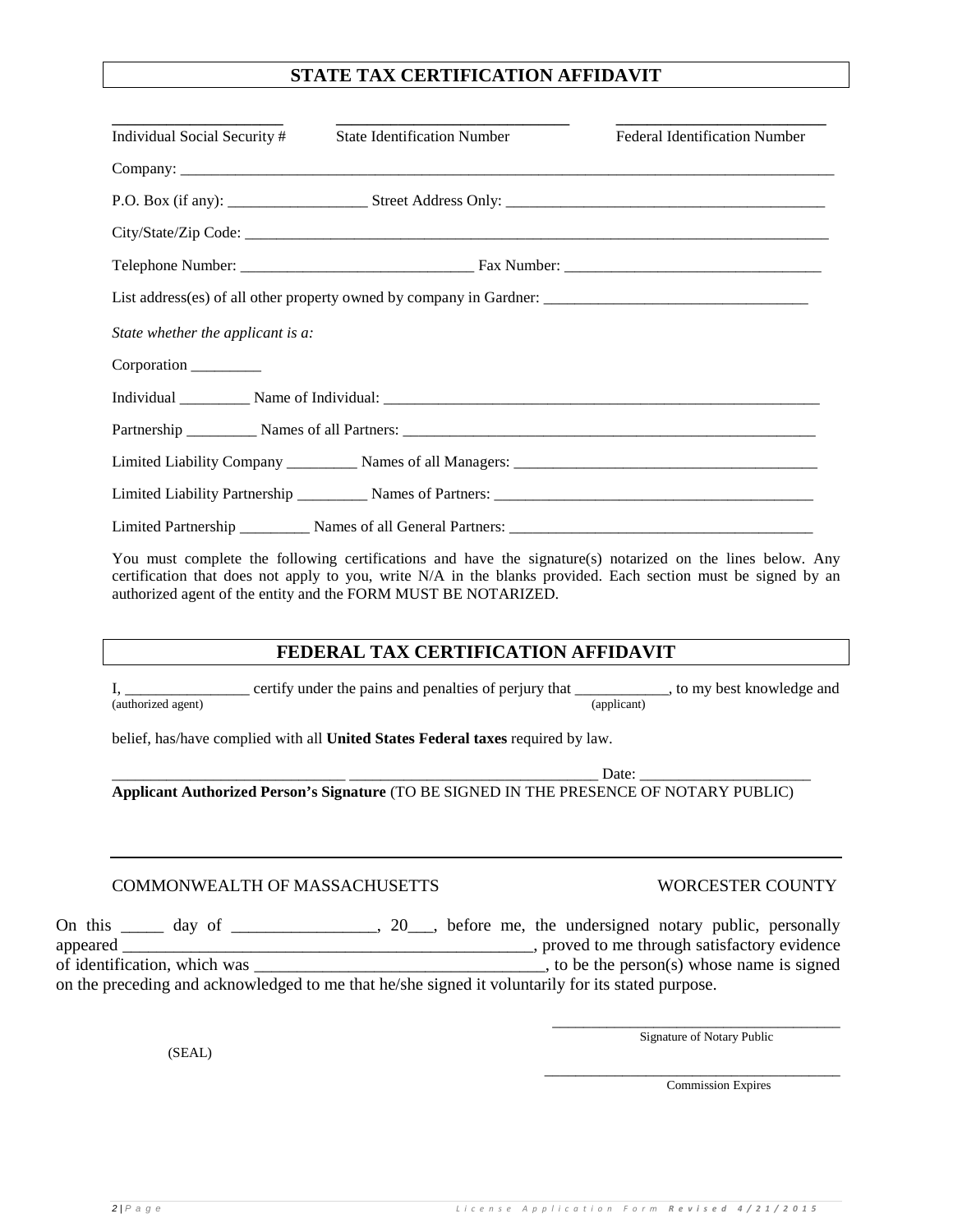

City of Gardner Treasurer/Tax Collector

95 Pleasant Street, Gardner, MA 01440 (978) 630-4016

## PERMIT/APPLICATION GOOD STANDING CERTIFICATION

License/Permit Applicant Name:

Address:

License/Permit for which you are applying:

*Applicants for Building Permits, Site Plan Review, Special Permits, Variances, Conservation Permits, and Water or Sewer Connection Permits must include the following information:*

Property Owner Name:

Property Address:

For City of Gardner Use Only:

 The above named applicant and/or property owner *is* in good standing with all municipal taxes, assessments, betterments, and other municipal fees and/or fines.

> \_\_\_\_\_\_\_\_\_\_\_\_\_\_\_\_\_\_\_\_\_\_\_\_\_\_\_\_\_\_\_\_\_\_\_\_\_\_\_\_ City Collector

> \_\_\_\_\_\_\_\_\_\_\_\_\_\_\_\_\_\_\_\_\_\_\_\_\_\_\_\_\_\_\_\_\_\_\_\_\_\_\_\_ Health Department/Liquor License Commission

> \_\_\_\_\_\_\_\_\_\_\_\_\_\_\_\_\_\_\_\_\_\_\_\_\_\_\_\_\_\_\_\_\_\_\_\_\_\_\_\_ Civil Enforcement Officer

 $\Box$  The above named applicant and/or property owner has entered into a payment plan with the City for all past due municipal taxes, assessments, betterments, and other municipal fees. A copy of said payment plan is attached.

> \_\_\_\_\_\_\_\_\_\_\_\_\_\_\_\_\_\_\_\_\_\_\_\_\_\_\_\_\_\_\_\_\_\_\_\_\_\_\_\_ City Collector

 The above named applicant and/or property owner *is not* in good standing with all municipal taxes, assessments, betterments, and other municipal fees.

> \_\_\_\_\_\_\_\_\_\_\_\_\_\_\_\_\_\_\_\_\_\_\_\_\_\_\_\_\_\_\_\_\_\_\_\_\_\_\_\_ City Collector

> \_\_\_\_\_\_\_\_\_\_\_\_\_\_\_\_\_\_\_\_\_\_\_\_\_\_\_\_\_\_\_\_\_\_\_\_\_\_\_\_ Health Department/Liquor License Commission

> \_\_\_\_\_\_\_\_\_\_\_\_\_\_\_\_\_\_\_\_\_\_\_\_\_\_\_\_\_\_\_\_\_\_\_\_\_\_\_\_ Civil Enforcement Officer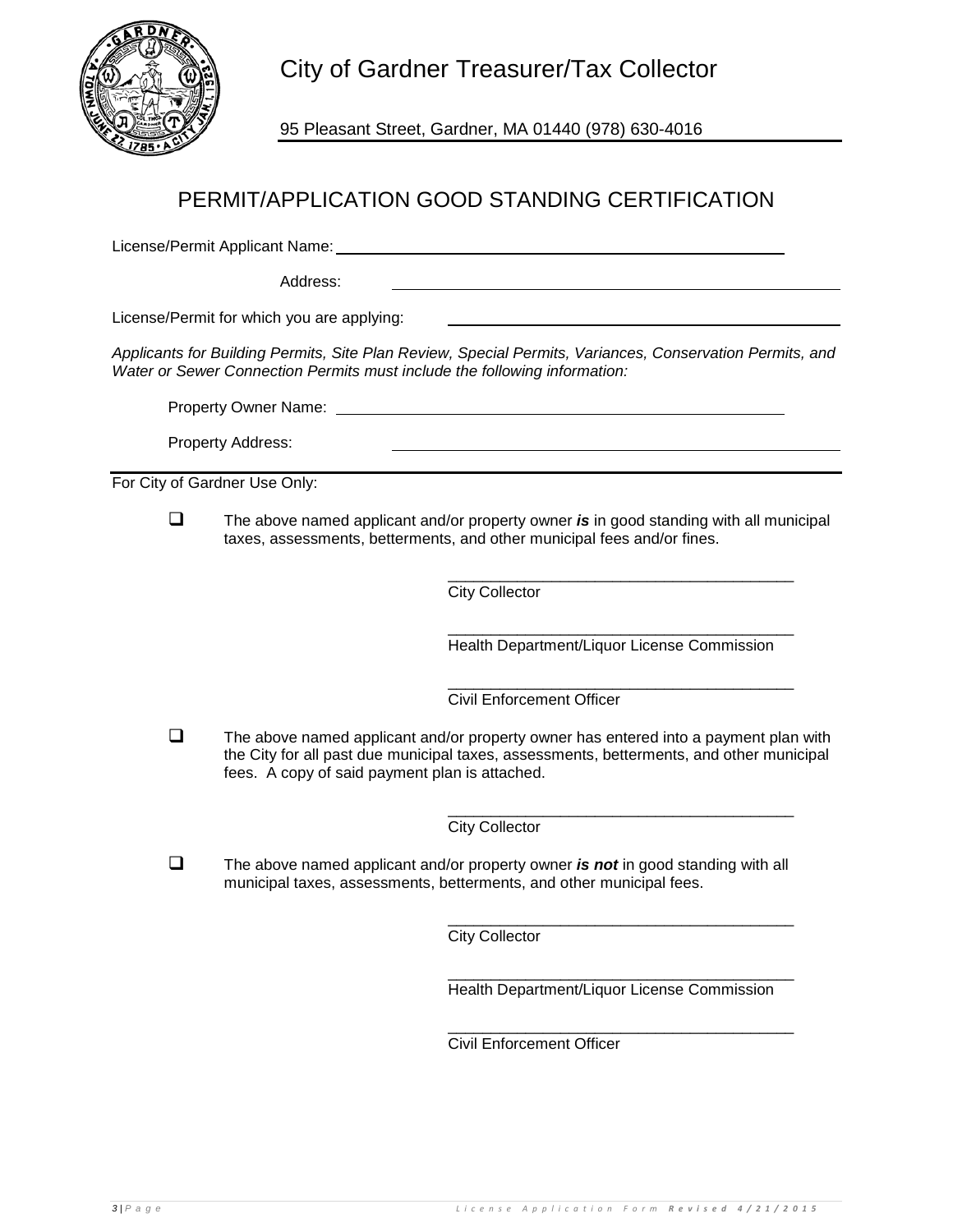|                                                                                                                                                                                                                                                                                                                                                                                                                                                                                                                                                                                                                                                                                                                                                                                                                                                                                                                                                                                                                                                                                                                                                                                                                                                                                                                                                                                                                                                                                                                                                                                                                                                                                                                                                                                                | <b>Department of Industrial Accidents</b><br>1 Congress Street, Suite 100                                                                  |
|------------------------------------------------------------------------------------------------------------------------------------------------------------------------------------------------------------------------------------------------------------------------------------------------------------------------------------------------------------------------------------------------------------------------------------------------------------------------------------------------------------------------------------------------------------------------------------------------------------------------------------------------------------------------------------------------------------------------------------------------------------------------------------------------------------------------------------------------------------------------------------------------------------------------------------------------------------------------------------------------------------------------------------------------------------------------------------------------------------------------------------------------------------------------------------------------------------------------------------------------------------------------------------------------------------------------------------------------------------------------------------------------------------------------------------------------------------------------------------------------------------------------------------------------------------------------------------------------------------------------------------------------------------------------------------------------------------------------------------------------------------------------------------------------|--------------------------------------------------------------------------------------------------------------------------------------------|
|                                                                                                                                                                                                                                                                                                                                                                                                                                                                                                                                                                                                                                                                                                                                                                                                                                                                                                                                                                                                                                                                                                                                                                                                                                                                                                                                                                                                                                                                                                                                                                                                                                                                                                                                                                                                | <b>Boston, MA 02114-2017</b>                                                                                                               |
|                                                                                                                                                                                                                                                                                                                                                                                                                                                                                                                                                                                                                                                                                                                                                                                                                                                                                                                                                                                                                                                                                                                                                                                                                                                                                                                                                                                                                                                                                                                                                                                                                                                                                                                                                                                                | www.mass.gov/dia                                                                                                                           |
|                                                                                                                                                                                                                                                                                                                                                                                                                                                                                                                                                                                                                                                                                                                                                                                                                                                                                                                                                                                                                                                                                                                                                                                                                                                                                                                                                                                                                                                                                                                                                                                                                                                                                                                                                                                                | Workers' Compensation Insurance Affidavit: General Businesses.                                                                             |
| <b>Applicant Information</b>                                                                                                                                                                                                                                                                                                                                                                                                                                                                                                                                                                                                                                                                                                                                                                                                                                                                                                                                                                                                                                                                                                                                                                                                                                                                                                                                                                                                                                                                                                                                                                                                                                                                                                                                                                   | TO BE FILED WITH THE PERMITTING AUTHORITY.<br><b>Please Print Legibly</b><br>At the anticol state horizontal displacement in state funding |
|                                                                                                                                                                                                                                                                                                                                                                                                                                                                                                                                                                                                                                                                                                                                                                                                                                                                                                                                                                                                                                                                                                                                                                                                                                                                                                                                                                                                                                                                                                                                                                                                                                                                                                                                                                                                |                                                                                                                                            |
| <b>Business/Organization Name:</b> Name:                                                                                                                                                                                                                                                                                                                                                                                                                                                                                                                                                                                                                                                                                                                                                                                                                                                                                                                                                                                                                                                                                                                                                                                                                                                                                                                                                                                                                                                                                                                                                                                                                                                                                                                                                       |                                                                                                                                            |
| Address:                                                                                                                                                                                                                                                                                                                                                                                                                                                                                                                                                                                                                                                                                                                                                                                                                                                                                                                                                                                                                                                                                                                                                                                                                                                                                                                                                                                                                                                                                                                                                                                                                                                                                                                                                                                       |                                                                                                                                            |
| City/State/Zip: New York and March 1982 and Phone #: 1983 and 2009 and 2009 and 2009                                                                                                                                                                                                                                                                                                                                                                                                                                                                                                                                                                                                                                                                                                                                                                                                                                                                                                                                                                                                                                                                                                                                                                                                                                                                                                                                                                                                                                                                                                                                                                                                                                                                                                           |                                                                                                                                            |
| Are you an employer? Check the appropriate box:                                                                                                                                                                                                                                                                                                                                                                                                                                                                                                                                                                                                                                                                                                                                                                                                                                                                                                                                                                                                                                                                                                                                                                                                                                                                                                                                                                                                                                                                                                                                                                                                                                                                                                                                                | <b>Business Type (required):</b>                                                                                                           |
| I am a employer with employees (full and/                                                                                                                                                                                                                                                                                                                                                                                                                                                                                                                                                                                                                                                                                                                                                                                                                                                                                                                                                                                                                                                                                                                                                                                                                                                                                                                                                                                                                                                                                                                                                                                                                                                                                                                                                      | 5. Retail                                                                                                                                  |
| or part-time).*                                                                                                                                                                                                                                                                                                                                                                                                                                                                                                                                                                                                                                                                                                                                                                                                                                                                                                                                                                                                                                                                                                                                                                                                                                                                                                                                                                                                                                                                                                                                                                                                                                                                                                                                                                                | Restaurant/Bar/Eating Establishment<br>6.                                                                                                  |
| I am a sole proprietor or partnership and have no<br>$2.1 \perp$                                                                                                                                                                                                                                                                                                                                                                                                                                                                                                                                                                                                                                                                                                                                                                                                                                                                                                                                                                                                                                                                                                                                                                                                                                                                                                                                                                                                                                                                                                                                                                                                                                                                                                                               | Office and/or Sales (incl. real estate, auto, etc.)<br>7.                                                                                  |
| employees working for me in any capacity.<br>[No workers' comp. insurance required]                                                                                                                                                                                                                                                                                                                                                                                                                                                                                                                                                                                                                                                                                                                                                                                                                                                                                                                                                                                                                                                                                                                                                                                                                                                                                                                                                                                                                                                                                                                                                                                                                                                                                                            | Non-profit<br>8.                                                                                                                           |
| We are a corporation and its officers have exercised<br>$3.1 \perp$                                                                                                                                                                                                                                                                                                                                                                                                                                                                                                                                                                                                                                                                                                                                                                                                                                                                                                                                                                                                                                                                                                                                                                                                                                                                                                                                                                                                                                                                                                                                                                                                                                                                                                                            | Entertainment<br>9.                                                                                                                        |
| their right of exemption per c. 152, $\S1(4)$ , and we have                                                                                                                                                                                                                                                                                                                                                                                                                                                                                                                                                                                                                                                                                                                                                                                                                                                                                                                                                                                                                                                                                                                                                                                                                                                                                                                                                                                                                                                                                                                                                                                                                                                                                                                                    | $10.$ Manufacturing                                                                                                                        |
| no employees. [No workers' comp. insurance required]**                                                                                                                                                                                                                                                                                                                                                                                                                                                                                                                                                                                                                                                                                                                                                                                                                                                                                                                                                                                                                                                                                                                                                                                                                                                                                                                                                                                                                                                                                                                                                                                                                                                                                                                                         | 11. Health Care                                                                                                                            |
| We are a non-profit organization, staffed by volunteers,<br>with no employees. [No workers' comp. insurance req.]                                                                                                                                                                                                                                                                                                                                                                                                                                                                                                                                                                                                                                                                                                                                                                                                                                                                                                                                                                                                                                                                                                                                                                                                                                                                                                                                                                                                                                                                                                                                                                                                                                                                              |                                                                                                                                            |
|                                                                                                                                                                                                                                                                                                                                                                                                                                                                                                                                                                                                                                                                                                                                                                                                                                                                                                                                                                                                                                                                                                                                                                                                                                                                                                                                                                                                                                                                                                                                                                                                                                                                                                                                                                                                |                                                                                                                                            |
|                                                                                                                                                                                                                                                                                                                                                                                                                                                                                                                                                                                                                                                                                                                                                                                                                                                                                                                                                                                                                                                                                                                                                                                                                                                                                                                                                                                                                                                                                                                                                                                                                                                                                                                                                                                                | 12. Other                                                                                                                                  |
|                                                                                                                                                                                                                                                                                                                                                                                                                                                                                                                                                                                                                                                                                                                                                                                                                                                                                                                                                                                                                                                                                                                                                                                                                                                                                                                                                                                                                                                                                                                                                                                                                                                                                                                                                                                                |                                                                                                                                            |
|                                                                                                                                                                                                                                                                                                                                                                                                                                                                                                                                                                                                                                                                                                                                                                                                                                                                                                                                                                                                                                                                                                                                                                                                                                                                                                                                                                                                                                                                                                                                                                                                                                                                                                                                                                                                |                                                                                                                                            |
|                                                                                                                                                                                                                                                                                                                                                                                                                                                                                                                                                                                                                                                                                                                                                                                                                                                                                                                                                                                                                                                                                                                                                                                                                                                                                                                                                                                                                                                                                                                                                                                                                                                                                                                                                                                                |                                                                                                                                            |
|                                                                                                                                                                                                                                                                                                                                                                                                                                                                                                                                                                                                                                                                                                                                                                                                                                                                                                                                                                                                                                                                                                                                                                                                                                                                                                                                                                                                                                                                                                                                                                                                                                                                                                                                                                                                |                                                                                                                                            |
|                                                                                                                                                                                                                                                                                                                                                                                                                                                                                                                                                                                                                                                                                                                                                                                                                                                                                                                                                                                                                                                                                                                                                                                                                                                                                                                                                                                                                                                                                                                                                                                                                                                                                                                                                                                                |                                                                                                                                            |
|                                                                                                                                                                                                                                                                                                                                                                                                                                                                                                                                                                                                                                                                                                                                                                                                                                                                                                                                                                                                                                                                                                                                                                                                                                                                                                                                                                                                                                                                                                                                                                                                                                                                                                                                                                                                |                                                                                                                                            |
| $m_{\rm Pl}$ is because and be a set of $m_{\rm Pl}$ , and $m_{\rm Pl}$ , while                                                                                                                                                                                                                                                                                                                                                                                                                                                                                                                                                                                                                                                                                                                                                                                                                                                                                                                                                                                                                                                                                                                                                                                                                                                                                                                                                                                                                                                                                                                                                                                                                                                                                                                |                                                                                                                                            |
|                                                                                                                                                                                                                                                                                                                                                                                                                                                                                                                                                                                                                                                                                                                                                                                                                                                                                                                                                                                                                                                                                                                                                                                                                                                                                                                                                                                                                                                                                                                                                                                                                                                                                                                                                                                                | Expiration Date:                                                                                                                           |
|                                                                                                                                                                                                                                                                                                                                                                                                                                                                                                                                                                                                                                                                                                                                                                                                                                                                                                                                                                                                                                                                                                                                                                                                                                                                                                                                                                                                                                                                                                                                                                                                                                                                                                                                                                                                |                                                                                                                                            |
|                                                                                                                                                                                                                                                                                                                                                                                                                                                                                                                                                                                                                                                                                                                                                                                                                                                                                                                                                                                                                                                                                                                                                                                                                                                                                                                                                                                                                                                                                                                                                                                                                                                                                                                                                                                                |                                                                                                                                            |
|                                                                                                                                                                                                                                                                                                                                                                                                                                                                                                                                                                                                                                                                                                                                                                                                                                                                                                                                                                                                                                                                                                                                                                                                                                                                                                                                                                                                                                                                                                                                                                                                                                                                                                                                                                                                |                                                                                                                                            |
|                                                                                                                                                                                                                                                                                                                                                                                                                                                                                                                                                                                                                                                                                                                                                                                                                                                                                                                                                                                                                                                                                                                                                                                                                                                                                                                                                                                                                                                                                                                                                                                                                                                                                                                                                                                                |                                                                                                                                            |
|                                                                                                                                                                                                                                                                                                                                                                                                                                                                                                                                                                                                                                                                                                                                                                                                                                                                                                                                                                                                                                                                                                                                                                                                                                                                                                                                                                                                                                                                                                                                                                                                                                                                                                                                                                                                | fine up to \$1,500.00 and/or one-year imprisonment, as well as civil penalties in the form of a STOP WORK ORDER and a fine                 |
|                                                                                                                                                                                                                                                                                                                                                                                                                                                                                                                                                                                                                                                                                                                                                                                                                                                                                                                                                                                                                                                                                                                                                                                                                                                                                                                                                                                                                                                                                                                                                                                                                                                                                                                                                                                                | Date:                                                                                                                                      |
|                                                                                                                                                                                                                                                                                                                                                                                                                                                                                                                                                                                                                                                                                                                                                                                                                                                                                                                                                                                                                                                                                                                                                                                                                                                                                                                                                                                                                                                                                                                                                                                                                                                                                                                                                                                                |                                                                                                                                            |
| Official use only. Do not write in this area, to be completed by city or town official.                                                                                                                                                                                                                                                                                                                                                                                                                                                                                                                                                                                                                                                                                                                                                                                                                                                                                                                                                                                                                                                                                                                                                                                                                                                                                                                                                                                                                                                                                                                                                                                                                                                                                                        |                                                                                                                                            |
|                                                                                                                                                                                                                                                                                                                                                                                                                                                                                                                                                                                                                                                                                                                                                                                                                                                                                                                                                                                                                                                                                                                                                                                                                                                                                                                                                                                                                                                                                                                                                                                                                                                                                                                                                                                                |                                                                                                                                            |
| <b>Issuing Authority (circle one):</b>                                                                                                                                                                                                                                                                                                                                                                                                                                                                                                                                                                                                                                                                                                                                                                                                                                                                                                                                                                                                                                                                                                                                                                                                                                                                                                                                                                                                                                                                                                                                                                                                                                                                                                                                                         |                                                                                                                                            |
| *Any applicant that checks box #1 must also fill out the section below showing their workers' compensation policy information.<br>**If the corporate officers have exempted themselves, but the corporation has other employees, a workers' compensation policy is required and such an<br>organization should check box #1.<br>I am an employer that is providing workers' compensation insurance for my employees. Below is the policy information.<br>Insurance Company Name: Name: 1986 and 2008. The Company Name: 1986. The Company Name: 1987. The Company Name: 1987. The Company Name: 1987. The Company Name: 1988. The Company Name: 1988. The Company Name: 1988. The Compa<br>Insurer's Address: National Communication of the Communication of the Communication of the Communication of the Communication of the Communication of the Communication of the Communication of the Communication of the Commu<br>City/State/Zip:<br>Policy # or Self-ins. Lic. $#$<br>Attach a copy of the workers' compensation policy declaration page (showing the policy number and expiration date).<br>Failure to secure coverage as required under Section 25A of MGL c. 152 can lead to the imposition of criminal penalties of a<br>of up to \$250.00 a day against the violator. Be advised that a copy of this statement may be forwarded to the Office of<br>Investigations of the DIA for insurance coverage verification.<br>I do hereby certify, under the pains and penalties of perjury that the information provided above is true and correct.<br>Signature: Expression of the space of the state of the state of the state of the state of<br>Phone $#$ :<br>1. Board of Health 2. Building Department 3. City/Town Clerk 4. Licensing Board 5. Selectmen's Office<br>6. Other |                                                                                                                                            |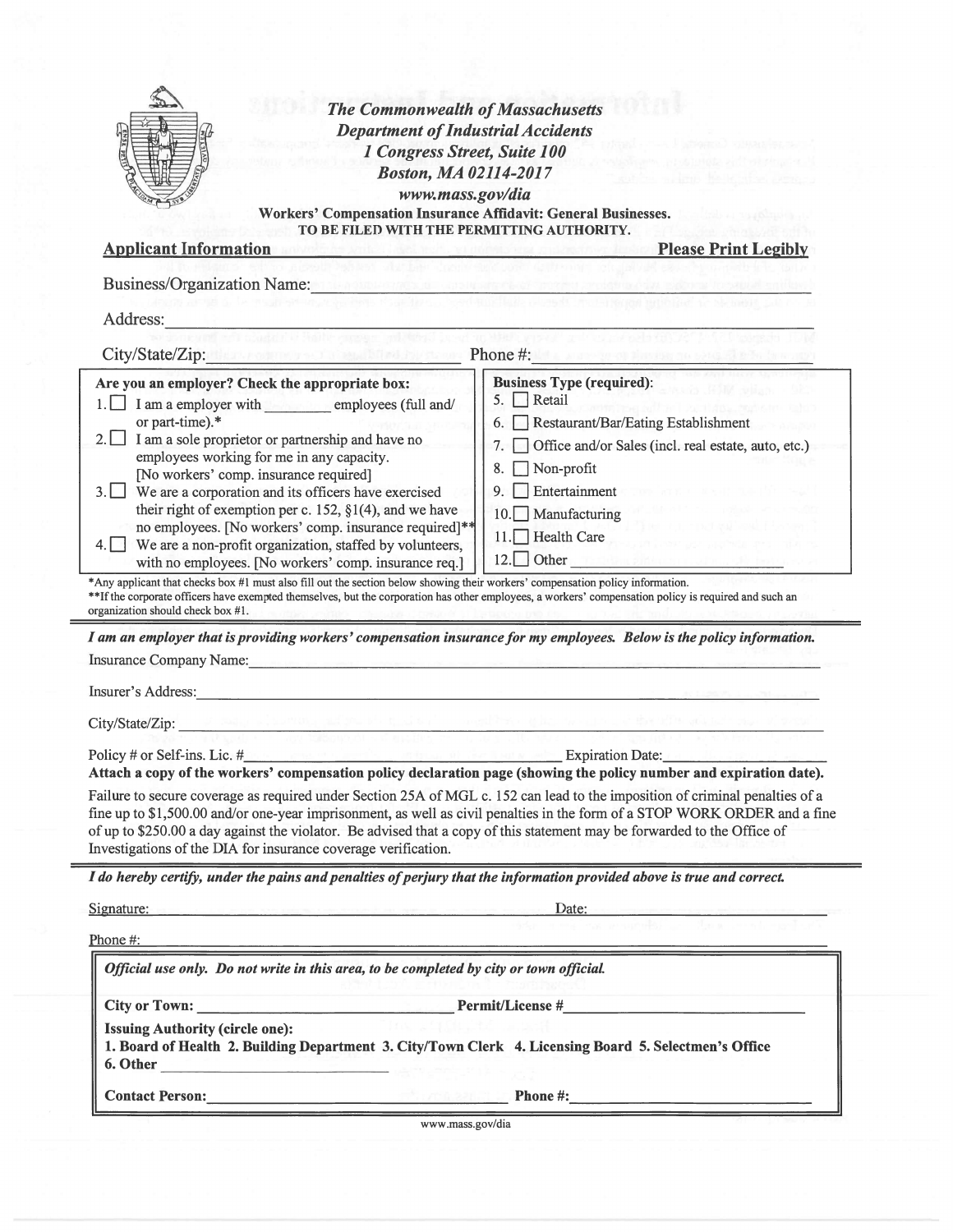# **Information and Instructions**

Massachusetts General Laws chapter 152 requires all employers to provide workers' compensation for their employees. Pursuant to this statute, an *employee* is defined as "...every person in the service of another under any contract of hire, express or implied, oral or written."

An employer is defined as "an individual, partnership, association, corporation or other legal entity, or any two or more of the foregoing engaged in a joint enterprise, and including the legal representatives of a deceased employer, or the receiver or trustee of an individual, partnership, association or other legal entity, employing employees. However, the owner of a dwelling house having not more than three apartments and who resides therein, or the occupant of the dwelling house of another who employs persons to do maintenance, construction or repair work on such dwelling house or on the grounds or building appurtenant thereto shall not because of such employment be deemed to be an employer."

MGL chapter 152, §25C(6) also states that "every state or local licensing agency shall withhold the issuance or renewal of a license or permit to operate a business or to construct buildings in the commonwealth for any applicant who has not produced acceptable evidence of compliance with the insurance coverage required." Additionally, MGL chapter 152, §25C(7) states "Neither the commonwealth nor any of its political subdivisions shall enter into any contract for the performance of public work until acceptable evidence of compliance with the insurance requirements of this chapter have been presented to the contracting authority."

#### **Applicants**

Please fill out the workers' compensation affidavit completely, by checking the boxes that apply to your situation and, if necessary, supply your insurance company's name, address and phone number along with a certificate of insurance. Limited Liability Companies (LLC) or Limited Liability Partnerships (LLP) with no employees other than the members or partners, are not required to carry workers' compensation insurance. If an LLC or LLP does have employees, a policy is required. Be advised that this affidavit may be submitted to the Department of Industrial Accidents for confirmation of insurance coverage. Also be sure to sign and date the affidavit. The affidavit should be returned to the city or town that the application for the permit or license is being requested, not the Department of Industrial Accidents. Should you have any questions regarding the law or if you are required to obtain a workers' compensation policy, please call the Department at the number listed below. Self-insured companies should enter their self-insurance license number on the appropriate line.

#### **City or Town Officials**

Please be sure that the affidavit is complete and printed legibly. The Department has provided a space at the bottom of the affidavit for you to fill out in the event the Office of Investigations has to contact you regarding the applicant. Please be sure to fill in the permit/license number which will be used as a reference number. In addition, an applicant that must submit multiple permit/license applications in any given year, need only submit one affidavit indicating current policy information (if necessary). A copy of the affidavit that has been officially stamped or marked by the city or town may be provided to the applicant as proof that a valid affidavit is on file for future permits or licenses. A new affidavit must be filled out each year. Where a home owner or citizen is obtaining a license or permit not related to any business or commercial venture (i.e. a dog license or permit to burn leaves etc.) said person is NOT required to complete this affidavit.

The Department's address, telephone and fax number:

The Commonwealth of Massachusetts **Department of Industrial Accidents** 1 Congress Street Boston, MA 02114-2017 Tel. # 617-727-4900 ext. 7406 or 1-877-MASSAFE Fax # 617-727-7749 www.mass.gov/dia

Form Revised 02-23-15